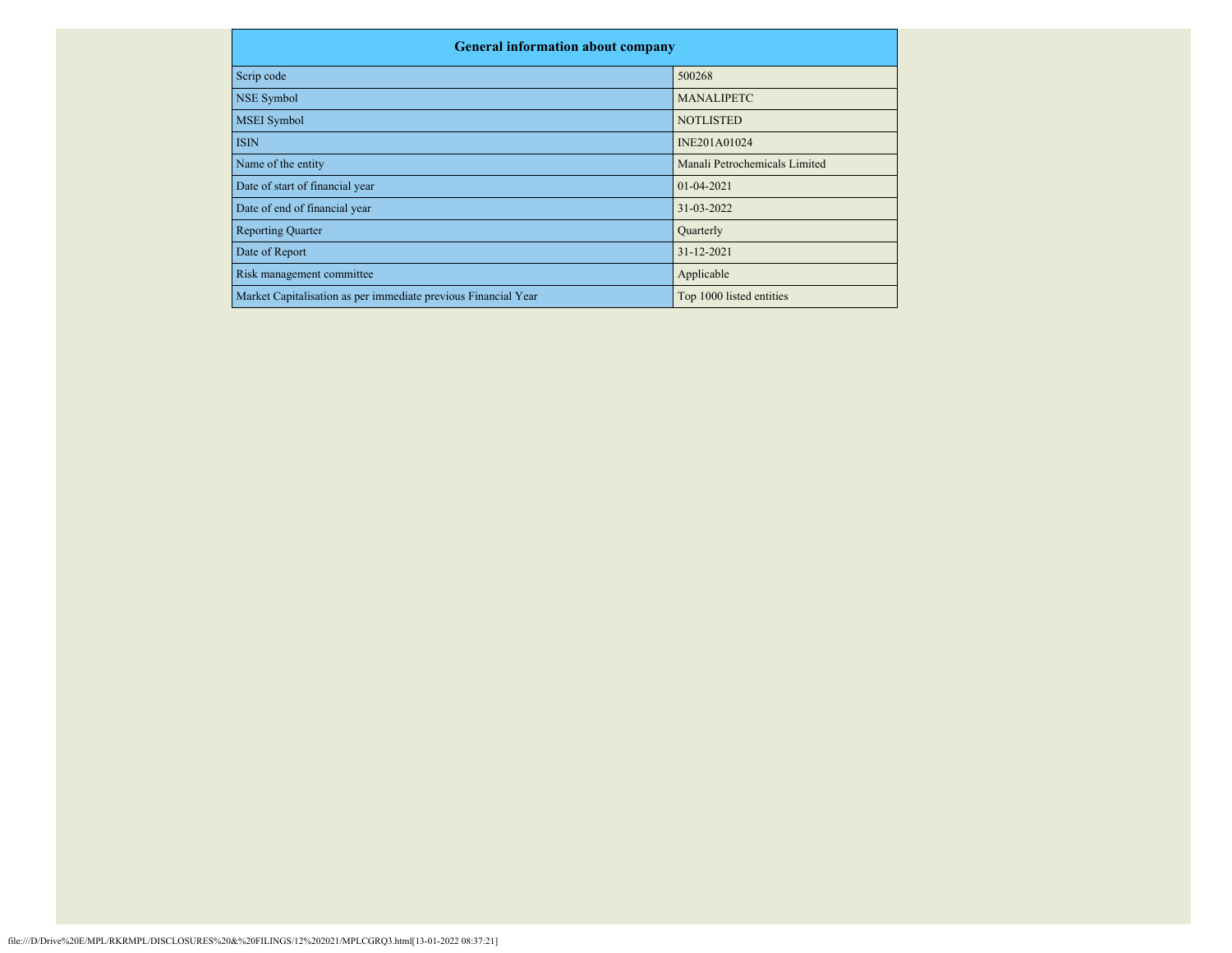|                |                                                                                                                                                                                                                                                                                                                                                                                                                                                            |                                             |                     |          |                                                       |                                                                                                                                                |                                                                                                                                                                      |                                                                                                                                                                          |                                                                                                                                                                                                                       |                                      | <b>Annexure I</b>                           |                                                           |  |                |                |                |               |                |  |  |
|----------------|------------------------------------------------------------------------------------------------------------------------------------------------------------------------------------------------------------------------------------------------------------------------------------------------------------------------------------------------------------------------------------------------------------------------------------------------------------|---------------------------------------------|---------------------|----------|-------------------------------------------------------|------------------------------------------------------------------------------------------------------------------------------------------------|----------------------------------------------------------------------------------------------------------------------------------------------------------------------|--------------------------------------------------------------------------------------------------------------------------------------------------------------------------|-----------------------------------------------------------------------------------------------------------------------------------------------------------------------------------------------------------------------|--------------------------------------|---------------------------------------------|-----------------------------------------------------------|--|----------------|----------------|----------------|---------------|----------------|--|--|
|                |                                                                                                                                                                                                                                                                                                                                                                                                                                                            |                                             |                     |          |                                                       |                                                                                                                                                |                                                                                                                                                                      |                                                                                                                                                                          | Annexure I to be submitted by listed entity on quarterly basis                                                                                                                                                        |                                      |                                             |                                                           |  |                |                |                |               |                |  |  |
|                |                                                                                                                                                                                                                                                                                                                                                                                                                                                            | <b>I. Composition of Board of Directors</b> |                     |          |                                                       |                                                                                                                                                |                                                                                                                                                                      |                                                                                                                                                                          |                                                                                                                                                                                                                       |                                      |                                             |                                                           |  |                |                |                |               |                |  |  |
|                | Disclosure of notes on composition of board of directors explanatory                                                                                                                                                                                                                                                                                                                                                                                       |                                             |                     |          |                                                       |                                                                                                                                                |                                                                                                                                                                      |                                                                                                                                                                          |                                                                                                                                                                                                                       |                                      |                                             |                                                           |  |                |                |                |               |                |  |  |
|                |                                                                                                                                                                                                                                                                                                                                                                                                                                                            |                                             |                     |          |                                                       |                                                                                                                                                |                                                                                                                                                                      |                                                                                                                                                                          |                                                                                                                                                                                                                       |                                      |                                             | Whether the listed entity has a Regular Chairperson   Yes |  |                |                |                |               |                |  |  |
|                |                                                                                                                                                                                                                                                                                                                                                                                                                                                            |                                             |                     |          |                                                       |                                                                                                                                                |                                                                                                                                                                      |                                                                                                                                                                          |                                                                                                                                                                                                                       |                                      |                                             | Whether Chairperson is related to MD or CEO               |  | N <sub>o</sub> |                |                |               |                |  |  |
| Sr             | Whether<br>special<br>Title<br>resolution<br>Date of<br><b>Initial Date</b><br>Date<br>Category<br>Date of Re-<br>(Mr)<br>Name of the<br>Category 2<br>passed?<br>passing<br>Date of<br>Category 1<br>PAN<br><b>DIN</b><br>of<br>$3$ of<br>of<br>of directors<br>of directors<br>[Refer Reg.<br>appointment<br>cessation<br>Director<br>special<br><b>Birth</b><br>directors<br>appointment<br>resolution<br>Ms)<br>$17(1A)$ of<br>Listing<br>Regulations] |                                             |                     |          | Tenure<br>of<br>director<br>(in<br>months)            | No of<br>Directorship<br>in listed<br>entities<br>including<br>this listed<br>entity (Refer<br>Regulation<br>17A of<br>Listing<br>Regulations) | No of<br>Independent<br>Directorship<br>in listed<br>entities<br>including<br>this listed<br>entity<br>(Refer<br>Regulation<br>$17A(1)$ of<br>Listing<br>Regulations | Number of<br>memberships<br>in Audit/<br>Stakeholder<br>Committee(s)<br>including this<br>listed entity<br>(Refer<br>Regulation<br>$26(1)$ of<br>Listing<br>Regulations) | No of post<br><sub>of</sub><br>Chairperson<br>in Audit/<br>Stakeholder<br>Committee<br>held in listed<br>entities<br>including<br>this listed<br>entity (Refer<br>Regulation<br>$26(1)$ of<br>Listing<br>Regulations) | Notes for<br>not<br>providing<br>PAN | Notes for<br>not<br>providing<br><b>DIN</b> |                                                           |  |                |                |                |               |                |  |  |
| $\mathbf{1}$   | Mr                                                                                                                                                                                                                                                                                                                                                                                                                                                         | Ashwin C<br>Muthiah                         | AAEPA4148H 00255679 |          | Non-<br>Executive -<br>Non<br>Independent<br>Director | Chairperson                                                                                                                                    |                                                                                                                                                                      | $01-$<br>$01 -$<br>1966                                                                                                                                                  | NA                                                                                                                                                                                                                    |                                      | 27-04-2007                                  | 05-08-2019                                                |  |                | $\overline{4}$ | $\Omega$       | 2             | $\overline{2}$ |  |  |
| $\overline{c}$ | Mr                                                                                                                                                                                                                                                                                                                                                                                                                                                         | G<br>Chellakrishna                          | ADHPC9621R 01036398 |          | Non-<br>Executive -<br>Independent<br>Director        | Not<br>Applicable                                                                                                                              |                                                                                                                                                                      | $15 -$<br>$08 -$<br>1979                                                                                                                                                 | NA                                                                                                                                                                                                                    |                                      | 13-08-2014                                  | 13-08-2019                                                |  | 86             | $\overline{2}$ | $\overline{2}$ | $\mathcal{R}$ | 2              |  |  |
| $\mathbf{3}$   | Mrs                                                                                                                                                                                                                                                                                                                                                                                                                                                        | Sashikala<br>Srikanth                       | AAIPS8299K          | 01678374 | Non-<br>Executive -<br>Independent<br>Director        | Not<br>Applicable                                                                                                                              |                                                                                                                                                                      | $09 -$<br>$11-$<br>1956                                                                                                                                                  | NA                                                                                                                                                                                                                    |                                      | 13-08-2014                                  | 13-08-2019                                                |  | 86             | 5              | 5              | $\mathbf{R}$  | $\Delta$       |  |  |
| $\overline{4}$ | Mr                                                                                                                                                                                                                                                                                                                                                                                                                                                         | Govindarajan<br>Dattatreyan<br>Sharma       | ABBPS6163Q          | 08060285 | Non-<br>Executive -<br>Independent<br>Director        | Not<br>Applicable                                                                                                                              |                                                                                                                                                                      | $19-$<br>$06 -$<br>1954                                                                                                                                                  | NA                                                                                                                                                                                                                    |                                      | 05-02-2018                                  | 06-08-2018                                                |  | 44             | 3              | $\overline{3}$ |               | $\Omega$       |  |  |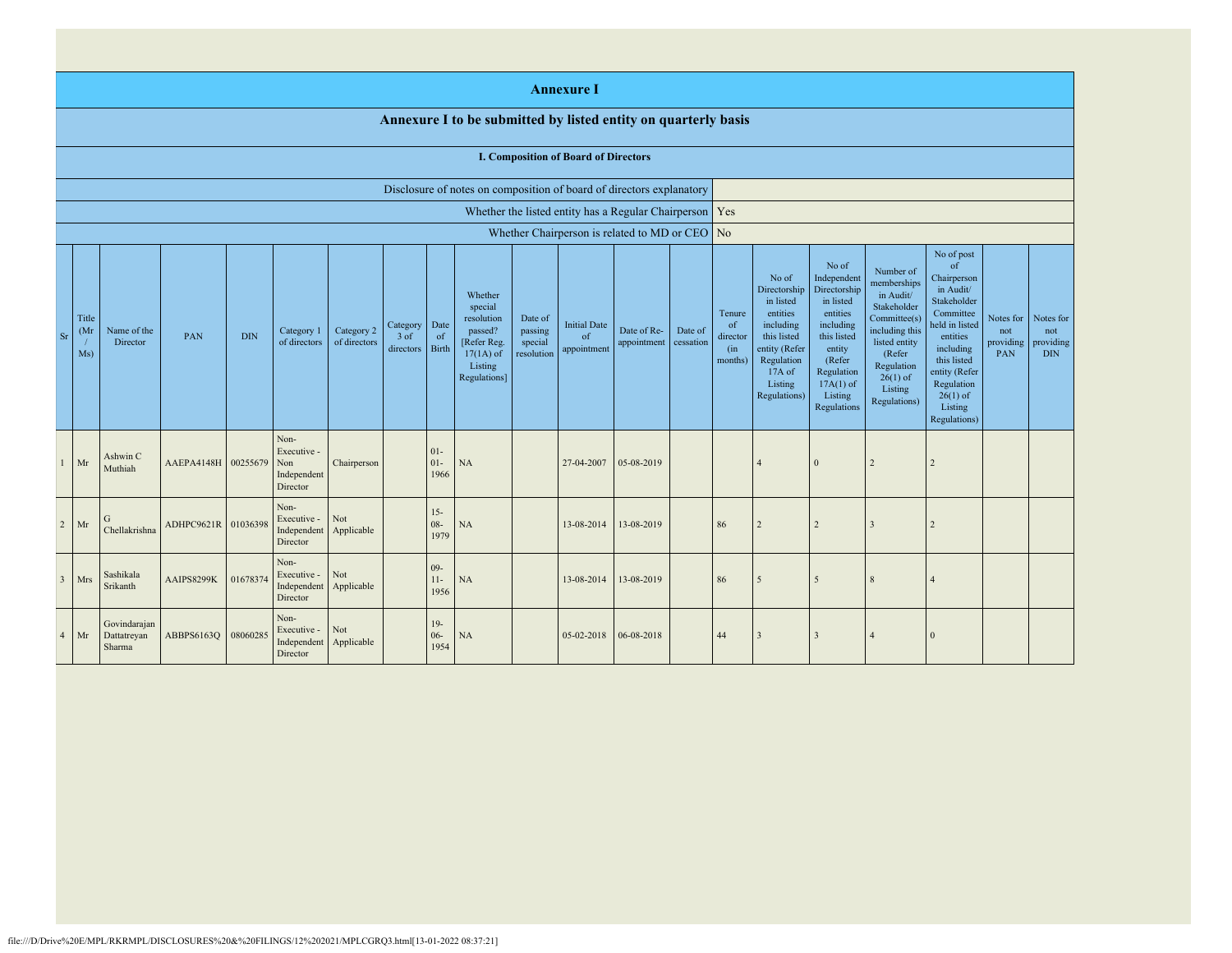|                | <b>I. Composition of Board of Directors</b> |                                                     |            |            |                                                       |                               |                                 |                         |                                                                                                      |                                             |                                          |                            |                      |                                            |                                                                                                                                                  |                                                                                                                                                                      |                                                                                                                                                                           |                                                                                                                                                                                                            |                                      |                                             |
|----------------|---------------------------------------------|-----------------------------------------------------|------------|------------|-------------------------------------------------------|-------------------------------|---------------------------------|-------------------------|------------------------------------------------------------------------------------------------------|---------------------------------------------|------------------------------------------|----------------------------|----------------------|--------------------------------------------|--------------------------------------------------------------------------------------------------------------------------------------------------|----------------------------------------------------------------------------------------------------------------------------------------------------------------------|---------------------------------------------------------------------------------------------------------------------------------------------------------------------------|------------------------------------------------------------------------------------------------------------------------------------------------------------------------------------------------------------|--------------------------------------|---------------------------------------------|
|                |                                             |                                                     |            |            |                                                       |                               |                                 |                         | Disclosure of notes on composition of board of directors explanatory                                 |                                             |                                          |                            |                      |                                            |                                                                                                                                                  |                                                                                                                                                                      |                                                                                                                                                                           |                                                                                                                                                                                                            |                                      |                                             |
|                |                                             |                                                     |            |            |                                                       |                               |                                 |                         | Whether the listed entity has a Regular Chairperson                                                  |                                             |                                          |                            |                      |                                            |                                                                                                                                                  |                                                                                                                                                                      |                                                                                                                                                                           |                                                                                                                                                                                                            |                                      |                                             |
| <b>Sr</b>      | Title<br>(M <sub>I</sub> )<br>Ms)           | Name of the<br>Director                             | PAN        | <b>DIN</b> | Category 1<br>of directors                            | Category 2<br>of<br>directors | Category<br>$3$ of<br>directors | Date<br>of<br>Birth     | Whether<br>special<br>resolution<br>passed?<br>[Refer Reg.<br>$17(1A)$ of<br>Listing<br>Regulations] | Date of<br>passing<br>special<br>resolution | <b>Initial Date</b><br>of<br>appointment | Date of Re-<br>appointment | Date of<br>cessation | Tenure<br>of<br>director<br>(in<br>months) | No of<br>Directorship<br>in listed<br>entities<br>including<br>this listed<br>entity (Refer<br>Regulation<br>$17A$ of<br>Listing<br>Regulations) | No of<br>Independent<br>Directorship<br>in listed<br>entities<br>including<br>this listed<br>entity<br>(Refer<br>Regulation<br>$17A(1)$ of<br>Listing<br>Regulations | Number of<br>memberships<br>in Audit/<br>Stakeholder<br>Committee(s)<br>including this<br>listed entity<br>(Refer)<br>Regulation<br>$26(1)$ of<br>Listing<br>Regulations) | No of post<br>of<br>Chairperson<br>in Audit/<br>Stakeholder<br>Committee<br>held in listed<br>entities<br>including<br>this listed<br>entity (Refer<br>Regulation<br>$26(1)$ of<br>Listing<br>Regulations) | Notes for<br>not<br>providing<br>PAN | Notes for<br>not<br>providing<br><b>DIN</b> |
|                | $5$ Mr                                      | Lt Col RETD<br>Chatapuram<br>Swaminathan<br>Shankar | AADPC2059A | 08397818   | Non-<br>Executive -<br>Independent<br>Director        | Not<br>Applicable             |                                 | $30 -$<br>$11-$<br>1958 | NA                                                                                                   |                                             | 20-05-2019                               | 05-08-2019                 |                      | 28                                         | $\overline{2}$                                                                                                                                   | $\overline{2}$                                                                                                                                                       | $\Omega$                                                                                                                                                                  | $\Omega$                                                                                                                                                                                                   |                                      |                                             |
| 6              | Mr                                          | Dr N<br>Sundaradevan<br><b>IAS</b> Retd             | AAMPS5095S | 00223399   | Non-<br>Executive -<br>Independent<br>Director        | Not<br>Applicable             |                                 | $02 -$<br>$09-$<br>1952 | NA                                                                                                   |                                             | 12-06-2019                               | 05-08-2019                 |                      | 28                                         | $\overline{2}$                                                                                                                                   | $\overline{c}$                                                                                                                                                       | $\overline{3}$                                                                                                                                                            |                                                                                                                                                                                                            |                                      |                                             |
| $\overline{7}$ | Mrs                                         | Vandana<br>Garg IAS                                 | AMVPG2265N | 09205529   | Non-<br>Executive -<br>Non<br>Independent<br>Director | Not<br>Applicable             |                                 | $20 -$<br>$09-$<br>1989 | NA                                                                                                   |                                             | 02-07-2021                               | 28-09-2021                 |                      |                                            | $\mathcal{D}$                                                                                                                                    | $\Omega$                                                                                                                                                             | 2                                                                                                                                                                         | $\Omega$                                                                                                                                                                                                   |                                      |                                             |
| $\mathbf{8}$   | Mr                                          | Thanjavur<br>Kanakaraj<br>Arun                      | AADPA2726J | 02163427   | Non-<br>Executive -<br>Independent<br>Director        | Not<br>Applicable             |                                 | $17 -$<br>$10-$<br>1959 | NA                                                                                                   |                                             | 05-02-2018                               | 29-09-2021                 |                      | $\overline{3}$                             |                                                                                                                                                  | 2                                                                                                                                                                    | 2                                                                                                                                                                         | $\Omega$                                                                                                                                                                                                   |                                      |                                             |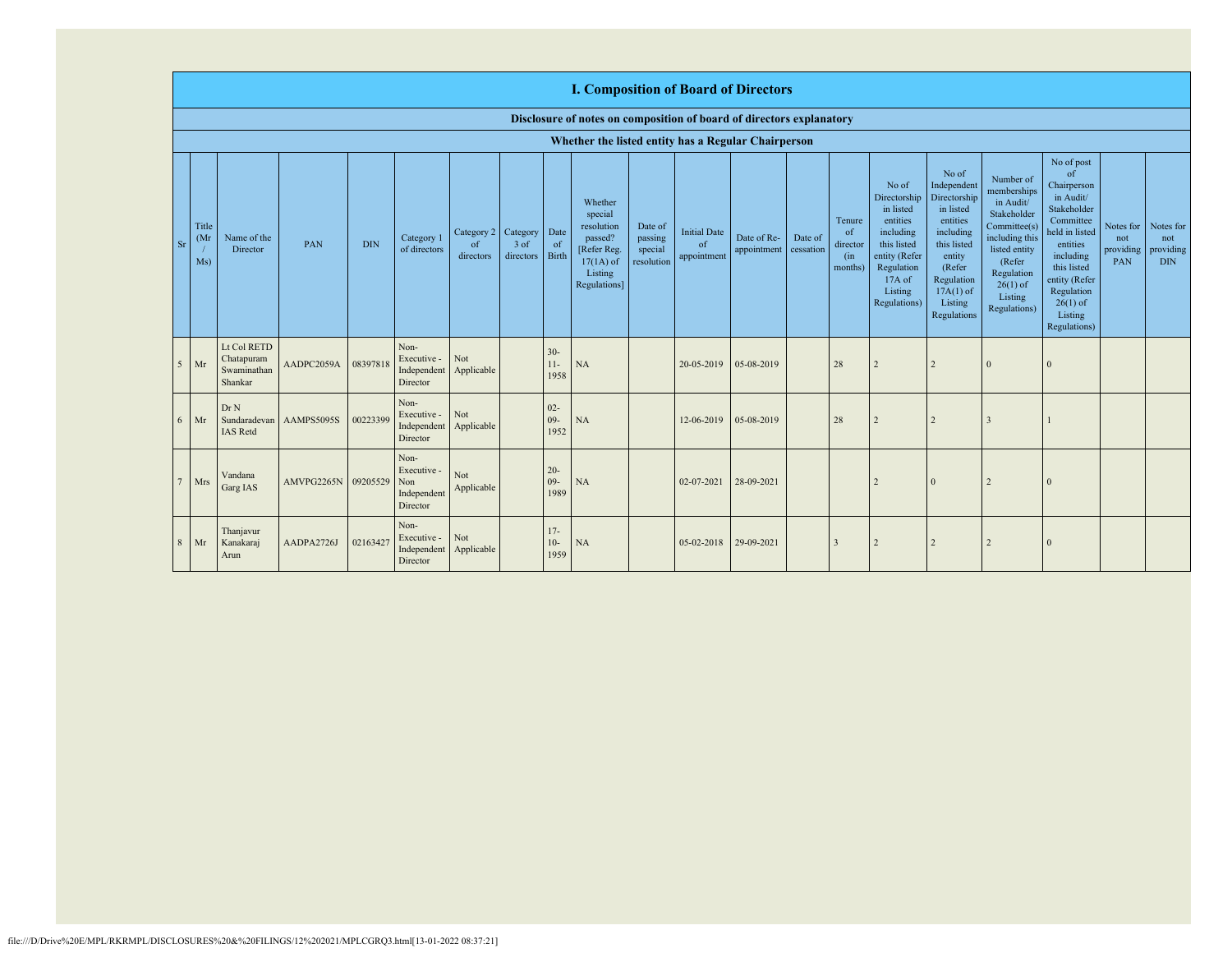|           | <b>I. Composition of Board of Directors</b>                          |                         |                                   |            |                               |                                          |                     |                          |                                                                                                      |                                             |                                          |                                      |         |                                                        |                                                                                                                                                  |                                                                                                                                                                      |                                                                                                                                                                          |                                                                                                                                                                                                                       |                                        |                                             |
|-----------|----------------------------------------------------------------------|-------------------------|-----------------------------------|------------|-------------------------------|------------------------------------------|---------------------|--------------------------|------------------------------------------------------------------------------------------------------|---------------------------------------------|------------------------------------------|--------------------------------------|---------|--------------------------------------------------------|--------------------------------------------------------------------------------------------------------------------------------------------------|----------------------------------------------------------------------------------------------------------------------------------------------------------------------|--------------------------------------------------------------------------------------------------------------------------------------------------------------------------|-----------------------------------------------------------------------------------------------------------------------------------------------------------------------------------------------------------------------|----------------------------------------|---------------------------------------------|
|           | Disclosure of notes on composition of board of directors explanatory |                         |                                   |            |                               |                                          |                     |                          |                                                                                                      |                                             |                                          |                                      |         |                                                        |                                                                                                                                                  |                                                                                                                                                                      |                                                                                                                                                                          |                                                                                                                                                                                                                       |                                        |                                             |
|           |                                                                      |                         |                                   |            |                               |                                          |                     |                          | Whether the listed entity has a Regular Chairperson                                                  |                                             |                                          |                                      |         |                                                        |                                                                                                                                                  |                                                                                                                                                                      |                                                                                                                                                                          |                                                                                                                                                                                                                       |                                        |                                             |
| <b>Sr</b> | Title<br>(M <sub>1</sub> )<br>Ms)                                    | Name of the<br>Director | PAN                               | <b>DIN</b> | Category<br>1 of<br>directors | Category 2   Category<br>of<br>directors | $3$ of<br>directors | Date<br>of<br>Birth      | Whether<br>special<br>resolution<br>passed?<br>[Refer Reg.<br>$17(1A)$ of<br>Listing<br>Regulations] | Date of<br>passing<br>special<br>resolution | <b>Initial Date</b><br>of<br>appointment | Date of Re-<br>appointment cessation | Date of | Tenure<br><sub>of</sub><br>director<br>(in)<br>months) | No of<br>Directorship<br>in listed<br>entities<br>including<br>this listed<br>entity (Refer<br>Regulation<br>$17A$ of<br>Listing<br>Regulations) | No of<br>Independent<br>Directorship<br>in listed<br>entities<br>including<br>this listed<br>entity<br>(Refer<br>Regulation<br>$17A(1)$ of<br>Listing<br>Regulations | Number of<br>memberships<br>in Audit/<br>Stakeholder<br>Committee(s)<br>including this<br>listed entity<br>(Refer<br>Regulation<br>$26(1)$ of<br>Listing<br>Regulations) | No of post<br><sup>of</sup><br>Chairperson<br>in Audit/<br>Stakeholder<br>Committee<br>held in listed<br>entities<br>including<br>this listed<br>entity (Refer<br>Regulation<br>$26(1)$ of<br>Listing<br>Regulations) | Notes for  <br>not<br>providing<br>PAN | Notes for<br>not<br>providing<br><b>DIN</b> |
| Q         | Mr                                                                   | Muthukrishnan<br>Ravi   | AFZPR6886D                        | 03605222   | Executive Not<br>Director     | Applicable                               |                     | $22 -$<br>$04 -$<br>1960 | <b>NA</b>                                                                                            |                                             | 29-07-2011                               | 29-07-2020                           |         |                                                        |                                                                                                                                                  | $\Omega$                                                                                                                                                             |                                                                                                                                                                          |                                                                                                                                                                                                                       |                                        |                                             |
|           | $10$ Mr                                                              |                         | M Karthikeyan AAOPK6605M 08747186 |            | Executive Not<br>Director     | Applicable                               |                     | $20 -$<br>$04 -$<br>1967 | <b>NA</b>                                                                                            |                                             | 28-05-2020                               | 16-09-2020                           |         |                                                        |                                                                                                                                                  | $\Omega$                                                                                                                                                             |                                                                                                                                                                          |                                                                                                                                                                                                                       |                                        |                                             |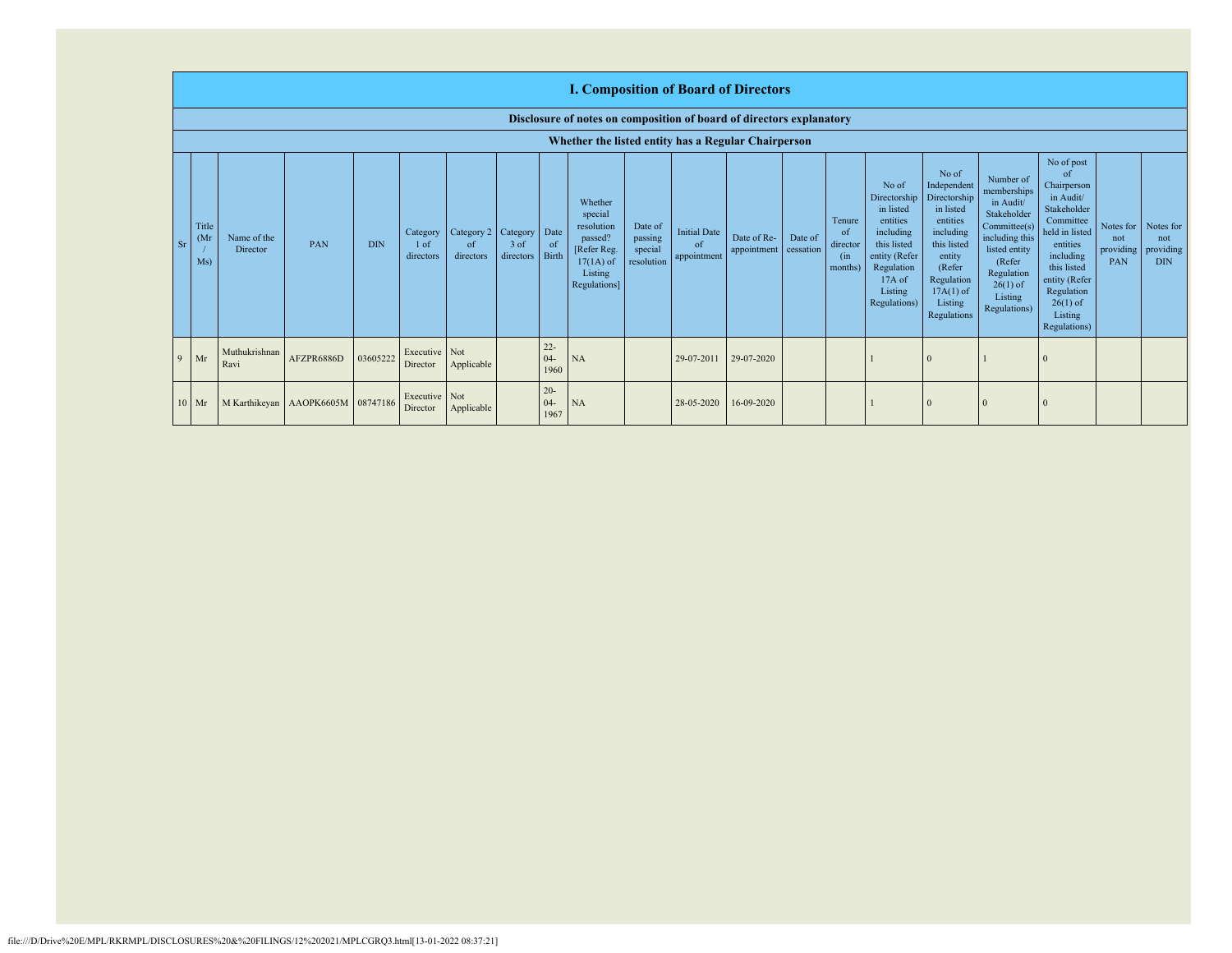| <b>Audit Committee Details</b> |                      |                                    |                                                             |                            |                        |                      |         |  |  |
|--------------------------------|----------------------|------------------------------------|-------------------------------------------------------------|----------------------------|------------------------|----------------------|---------|--|--|
|                                |                      |                                    | Whether the Audit Committee has a Regular Chairperson   Yes |                            |                        |                      |         |  |  |
| Sr                             | <b>DIN</b><br>Number | Name of Committee<br>members       | Category 1 of directors                                     | Category 2 of<br>directors | Date of<br>Appointment | Date of<br>Cessation | Remarks |  |  |
|                                |                      | 01036398 G Chellakrishna           | Non-Executive - Independent<br>Director                     | Chairperson                | 13-08-2014             |                      |         |  |  |
| $\overline{2}$                 | 08060285             | Govindarajan<br>Dattatreyan Sharma | Non-Executive - Independent<br>Director                     | Member                     | 20-05-2019             |                      |         |  |  |
| 3                              |                      | 01678374 Sashikala Srikanth        | Non-Executive - Independent<br>Director                     | Member                     | 21-11-2017             |                      |         |  |  |
| $\overline{4}$                 | 09205529             | Vandana Garg IAS                   | Non-Executive - Non<br><b>Independent Director</b>          | Member                     | $02 - 07 - 2021$       |                      |         |  |  |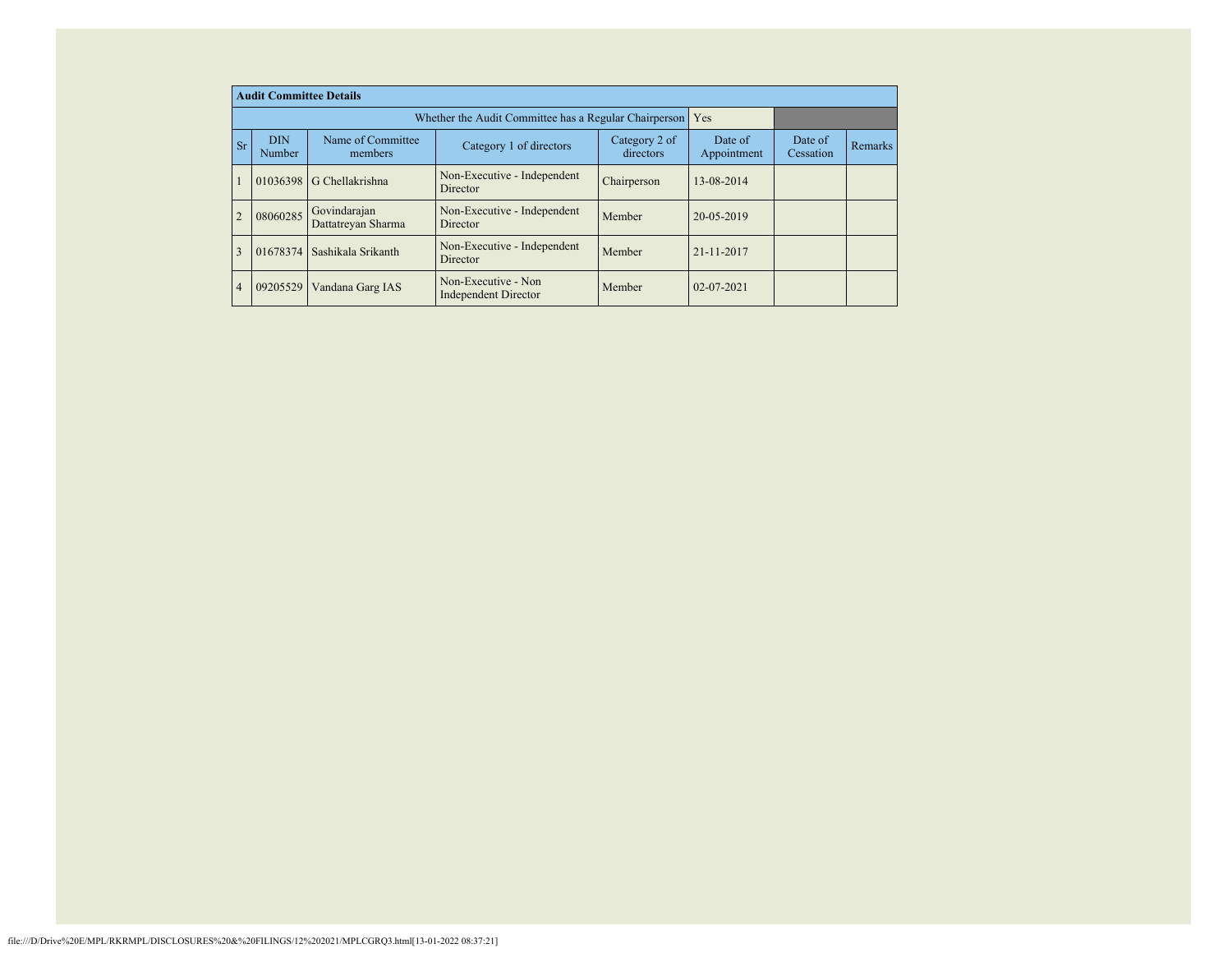| Nomination and remuneration committee |                      |                                                                                 |                                                    |                            |                        |                      |         |  |  |  |
|---------------------------------------|----------------------|---------------------------------------------------------------------------------|----------------------------------------------------|----------------------------|------------------------|----------------------|---------|--|--|--|
|                                       |                      | Whether the Nomination and remuneration committee has a Regular Chairperson Yes |                                                    |                            |                        |                      |         |  |  |  |
| Sr                                    | <b>DIN</b><br>Number | Name of Committee members                                                       | Category 1 of directors                            | Category 2 of<br>directors | Date of<br>Appointment | Date of<br>Cessation | Remarks |  |  |  |
|                                       | 08060285             | Govindarajan Dattatreyan<br>Sharma                                              | Non-Executive -<br><b>Independent Director</b>     | Chairperson                | $05-02-2018$           |                      |         |  |  |  |
|                                       | 01036398             | G Chellakrishna                                                                 | Non-Executive -<br><b>Independent Director</b>     | Member                     | 20-05-2019             |                      |         |  |  |  |
| 3                                     | 08397818             | Lt Col RETD Chatapuram<br>Swaminathan Shankar                                   | Non-Executive -<br><b>Independent Director</b>     | Member                     | 29-09-2021             |                      |         |  |  |  |
| $\overline{4}$                        | 09205529             | Vandana Garg IAS                                                                | Non-Executive - Non<br><b>Independent Director</b> | Member                     | 02-07-2021             |                      |         |  |  |  |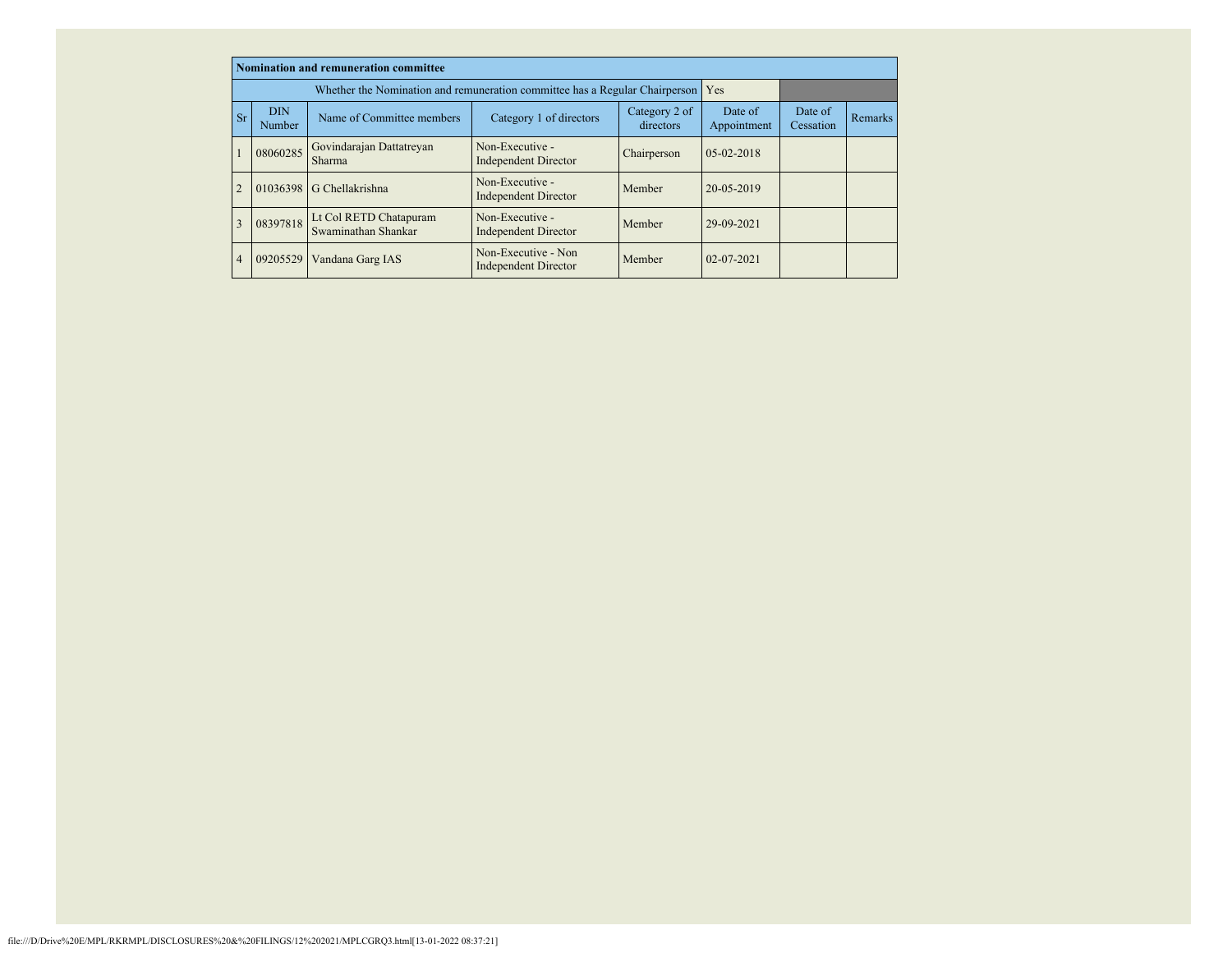|                | <b>Stakeholders Relationship Committee</b> |                                    |                                                                               |                            |                        |                      |                |  |  |  |  |
|----------------|--------------------------------------------|------------------------------------|-------------------------------------------------------------------------------|----------------------------|------------------------|----------------------|----------------|--|--|--|--|
|                |                                            |                                    | Whether the Stakeholders Relationship Committee has a Regular Chairperson Yes |                            |                        |                      |                |  |  |  |  |
| Sr             | <b>DIN</b><br>Number                       | Name of Committee<br>members       | Category 1 of directors                                                       | Category 2 of<br>directors | Date of<br>Appointment | Date of<br>Cessation | <b>Remarks</b> |  |  |  |  |
|                | 00255679                                   | Ashwin C Muthiah                   | Non-Executive - Non<br><b>Independent Director</b>                            | Chairperson                | 12-06-2013             |                      |                |  |  |  |  |
|                | 08060285                                   | Govindarajan<br>Dattatreyan Sharma | Non-Executive - Independent<br>Director                                       | Member                     | 12-02-2019             |                      |                |  |  |  |  |
| 3              | 03605222                                   | Muthukrishnan Ravi                 | <b>Executive Director</b>                                                     | Member                     | $12 - 10 - 2011$       |                      |                |  |  |  |  |
| $\overline{4}$ | 09205529                                   | Vandana Garg IAS                   | Non-Executive - Non<br><b>Independent Director</b>                            | Member                     | $02 - 07 - 2021$       |                      |                |  |  |  |  |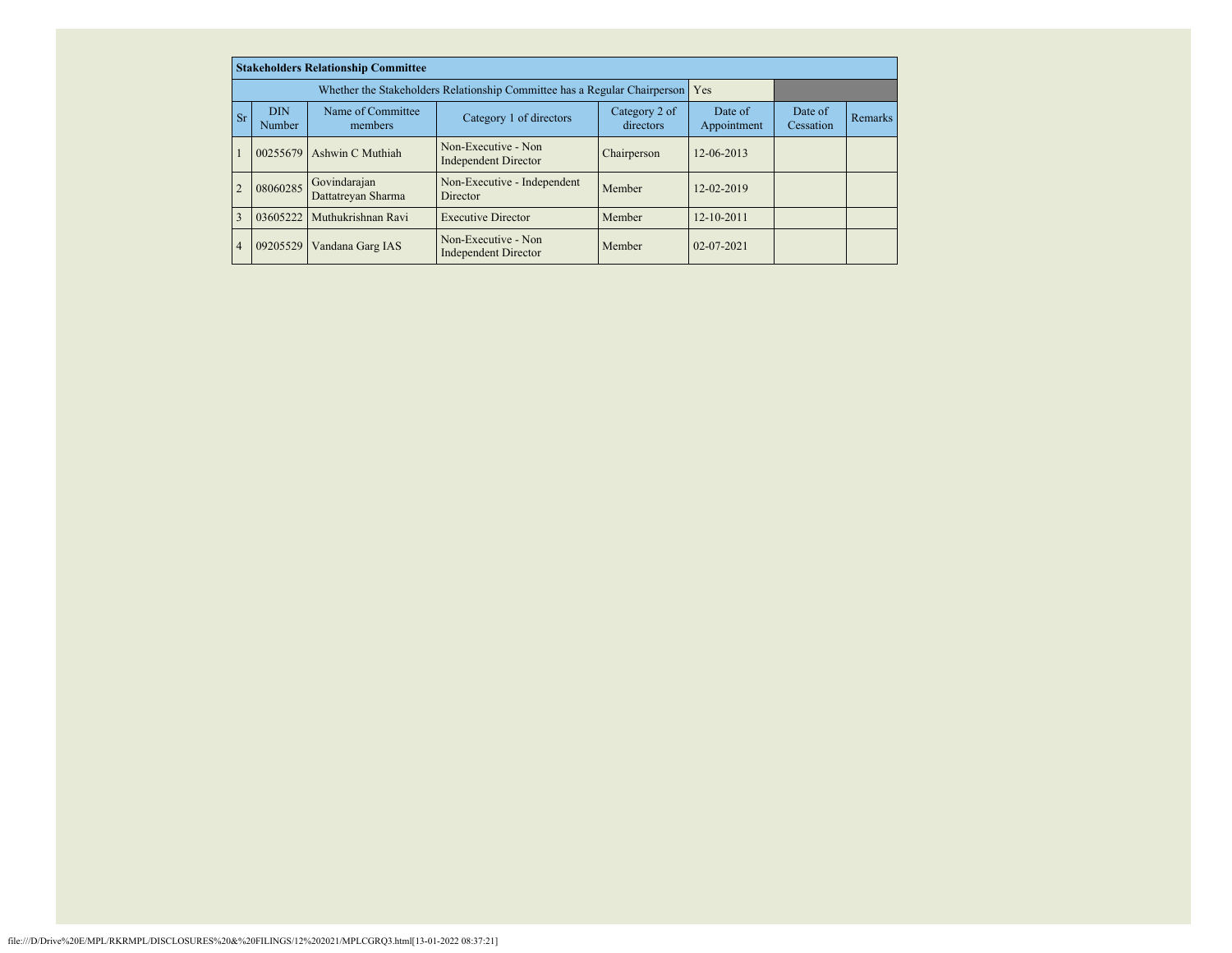|                | <b>Risk Management Committee</b> |                              |                                                                     |                            |                        |                      |                |  |  |  |  |
|----------------|----------------------------------|------------------------------|---------------------------------------------------------------------|----------------------------|------------------------|----------------------|----------------|--|--|--|--|
|                |                                  |                              | Whether the Risk Management Committee has a Regular Chairperson Yes |                            |                        |                      |                |  |  |  |  |
| <b>Sr</b>      | <b>DIN</b><br>Number             | Name of Committee<br>members | Category 1 of directors                                             | Category 2 of<br>directors | Date of<br>Appointment | Date of<br>Cessation | <b>Remarks</b> |  |  |  |  |
|                | 01678374                         | Sashikala Srikanth           | Non-Executive - Independent<br>Director                             | Chairperson                | $06 - 11 - 2014$       |                      |                |  |  |  |  |
| $\overline{2}$ | 03605222                         | Muthukrishnan Ravi           | <b>Executive Director</b>                                           | Member                     | $06 - 11 - 2014$       |                      |                |  |  |  |  |
| 3              | 02163427                         | Thanjavur Kanakaraj<br>Arun  | Non-Executive - Independent<br><b>Director</b>                      | Member                     | $0.5 - 0.2 - 2018$     |                      |                |  |  |  |  |
| 4              | 09205529                         | Vandana Garg IAS             | Non-Executive - Non<br><b>Independent Director</b>                  | Member                     | $02 - 07 - 2021$       |                      |                |  |  |  |  |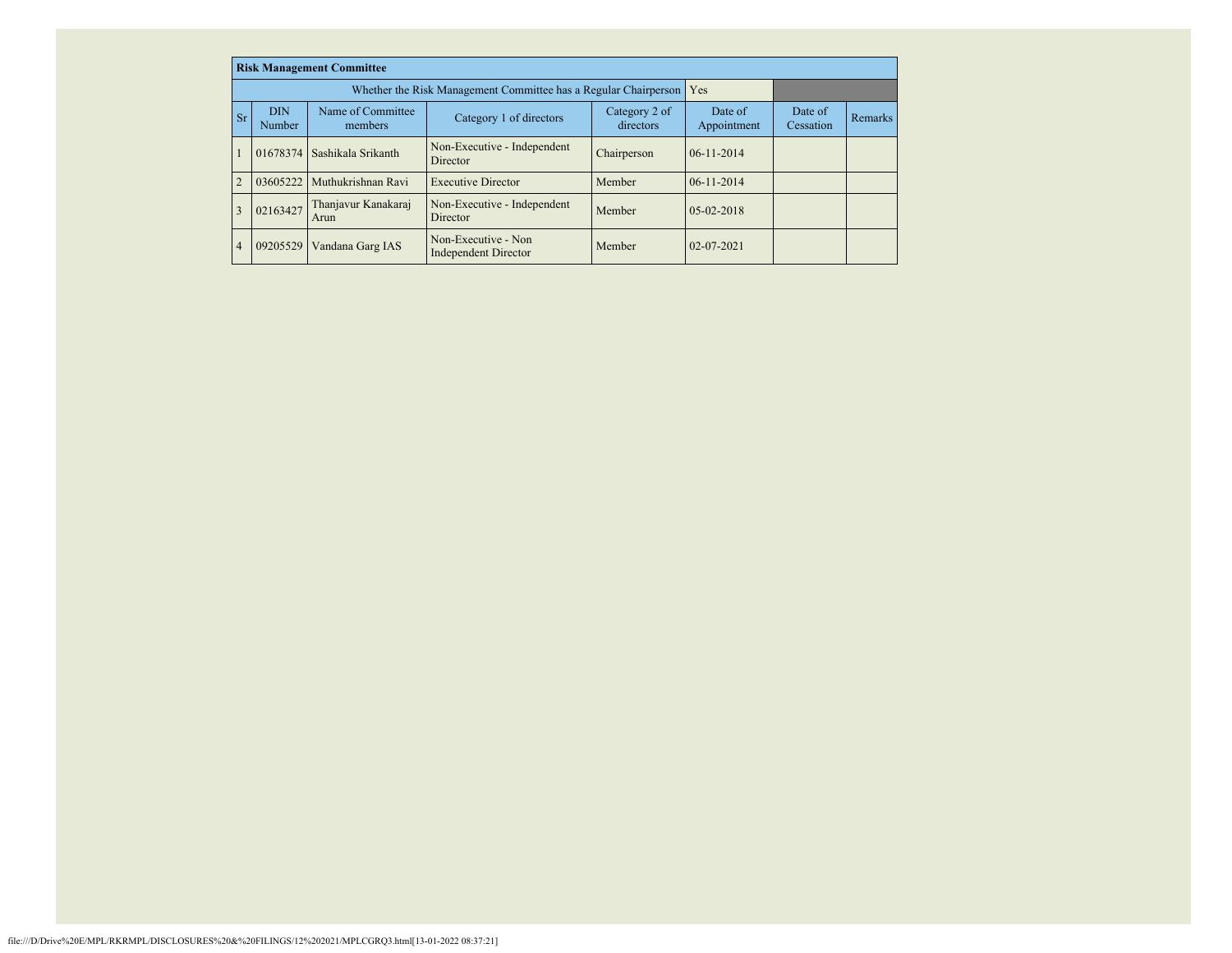|    | <b>Corporate Social Responsibility Committee</b> |                              |                                                                                     |                            |                        |                      |         |  |  |  |  |
|----|--------------------------------------------------|------------------------------|-------------------------------------------------------------------------------------|----------------------------|------------------------|----------------------|---------|--|--|--|--|
|    |                                                  |                              | Whether the Corporate Social Responsibility Committee has a Regular Chairperson Yes |                            |                        |                      |         |  |  |  |  |
| Sr | <b>DIN</b><br><b>Number</b>                      | Name of Committee<br>members | Category 1 of directors                                                             | Category 2 of<br>directors | Date of<br>Appointment | Date of<br>Cessation | Remarks |  |  |  |  |
|    | 00255679                                         | Ashwin C Muthiah             | Non-Executive - Non<br><b>Independent Director</b>                                  | Chairperson                | 28-05-2014             |                      |         |  |  |  |  |
|    | 01678374                                         | Sashikala Srikanth           | Non-Executive - Independent<br>Director                                             | Member                     | 21-11-2017             |                      |         |  |  |  |  |
| 3  | 09205529                                         | Vandana Garg IAS             | Non-Executive - Non<br><b>Independent Director</b>                                  | Member                     | $02 - 07 - 2021$       |                      |         |  |  |  |  |
| 4  | 03605222                                         | Muthukrishnan Ravi           | <b>Executive Director</b>                                                           | Member                     | 29-06-2021             |                      |         |  |  |  |  |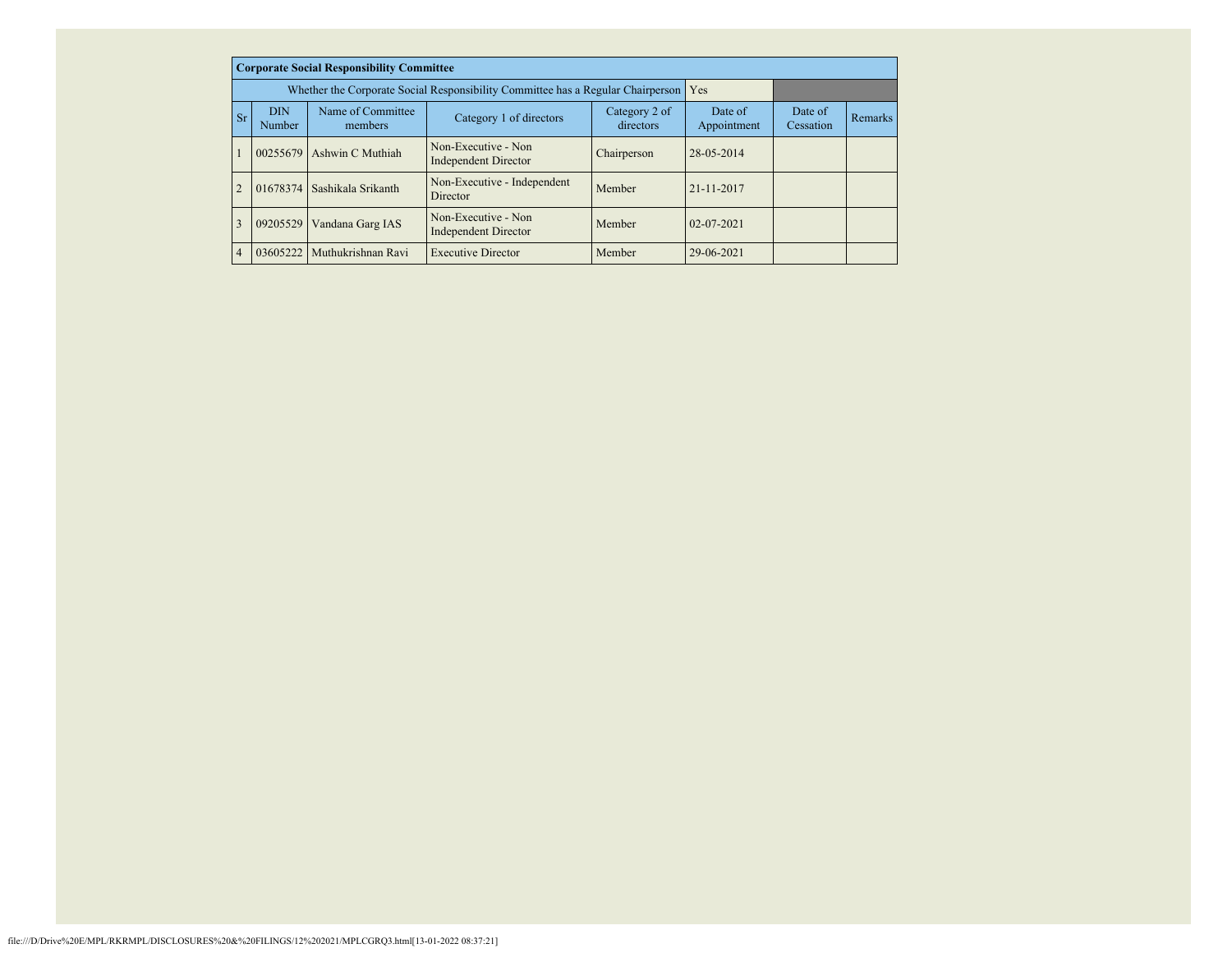|                | <b>Annexure 1</b>                                              |                                                                     |                                                                      |                                       |                                                     |                                                                                                  |                                                                        |  |  |  |  |
|----------------|----------------------------------------------------------------|---------------------------------------------------------------------|----------------------------------------------------------------------|---------------------------------------|-----------------------------------------------------|--------------------------------------------------------------------------------------------------|------------------------------------------------------------------------|--|--|--|--|
|                | <b>Annexure 1</b>                                              |                                                                     |                                                                      |                                       |                                                     |                                                                                                  |                                                                        |  |  |  |  |
|                | <b>III. Meeting of Board of Directors</b>                      |                                                                     |                                                                      |                                       |                                                     |                                                                                                  |                                                                        |  |  |  |  |
|                |                                                                | Disclosure of notes on meeting of<br>board of directors explanatory |                                                                      |                                       |                                                     |                                                                                                  |                                                                        |  |  |  |  |
| <b>Sr</b>      | $Date(s)$ of<br>meeting (if any)<br>in the previous<br>quarter | $Date(s)$ of<br>meeting $(i f any)$<br>in the current<br>quarter    | Maximum gap<br>between any two<br>consecutive (in<br>number of days) | Notes for<br>not<br>providing<br>Date | Whether<br>requirement of<br>Quorum met<br>(Yes/No) | Number of Directors<br>present <sup>*</sup> (All directors<br>including Independent<br>Director) | No. of<br>Independent<br><b>Directors</b><br>attending the<br>meeting* |  |  |  |  |
|                | 10-08-2021                                                     |                                                                     |                                                                      |                                       | <b>Yes</b>                                          | 10                                                                                               |                                                                        |  |  |  |  |
| $\overline{2}$ | 29-09-2021                                                     |                                                                     | 49                                                                   |                                       | <b>Yes</b>                                          | 10                                                                                               |                                                                        |  |  |  |  |
| $\overline{3}$ |                                                                | 09-11-2021                                                          | 40                                                                   |                                       | Yes                                                 | 10                                                                                               |                                                                        |  |  |  |  |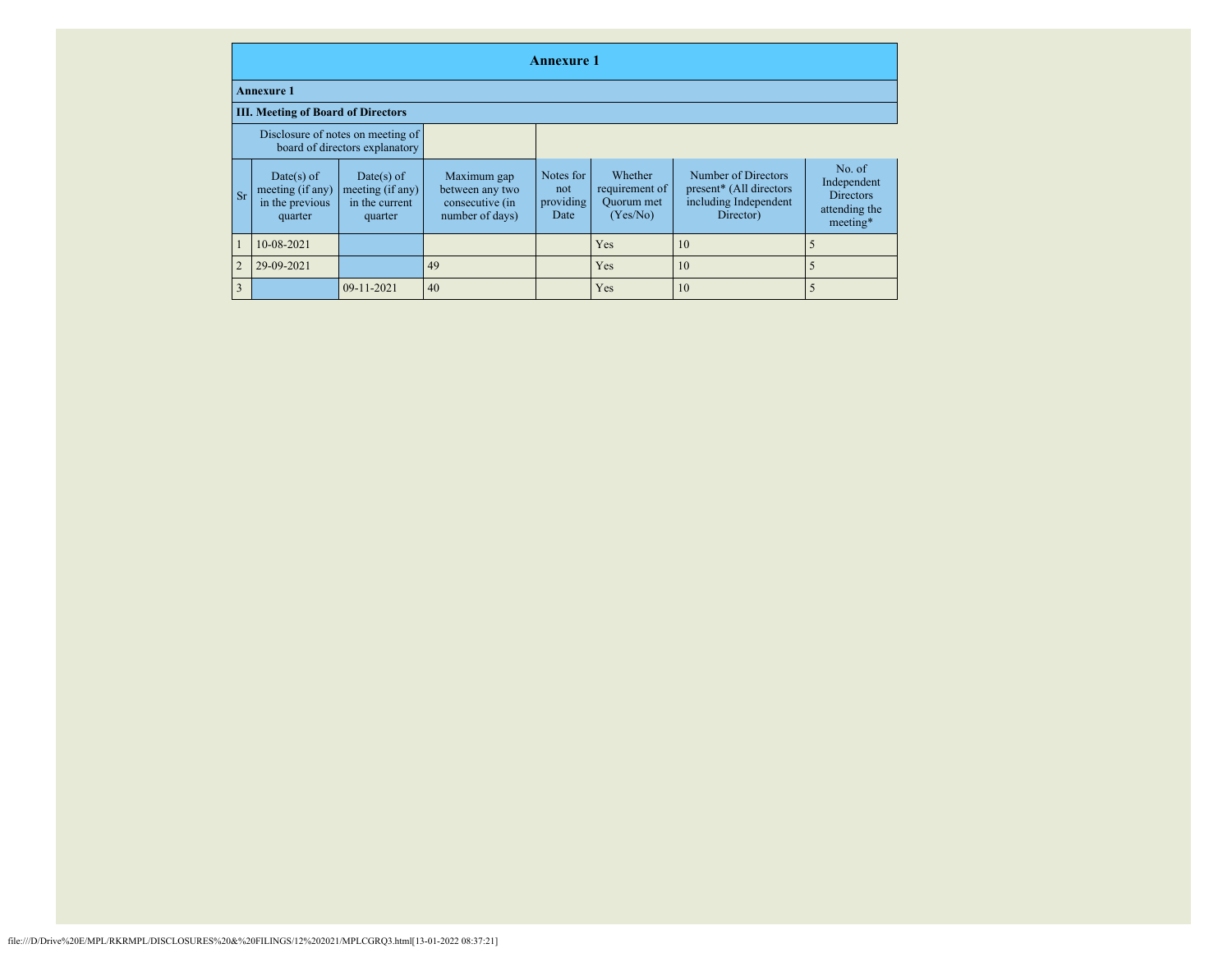|                | <b>Annexure 1</b>                      |                                                                                                            |                                                                      |                               |                                       |                                                        |                                                                                            |                                                                           |  |
|----------------|----------------------------------------|------------------------------------------------------------------------------------------------------------|----------------------------------------------------------------------|-------------------------------|---------------------------------------|--------------------------------------------------------|--------------------------------------------------------------------------------------------|---------------------------------------------------------------------------|--|
|                | <b>IV. Meeting of Committees</b>       |                                                                                                            |                                                                      |                               |                                       |                                                        |                                                                                            |                                                                           |  |
|                |                                        |                                                                                                            | Disclosure of notes on meeting of committees explanatory             |                               |                                       |                                                        |                                                                                            |                                                                           |  |
| <b>Sr</b>      | Name of<br>Committee                   | $Date(s)$ of meeting (Enter<br>dates of Previous quarter<br>and Current quarter in<br>chronological order) | Maximum gap<br>between any two<br>consecutive (in<br>number of days) | Name of<br>other<br>committee | Reson for<br>not<br>providing<br>date | Whether<br>requirement<br>of Quorum<br>met<br>(Yes/No) | Number of<br>Directors present*<br>(All directors<br>including<br>Independent<br>Director) | No. of<br>Independent<br><b>Directors</b><br>attending<br>the<br>meeting* |  |
| 1              | Audit<br>Committee                     | 10-08-2021                                                                                                 |                                                                      |                               |                                       | Yes                                                    | 4                                                                                          | 3                                                                         |  |
| $\overline{2}$ | Audit<br>Committee                     | 09-11-2021                                                                                                 | 90                                                                   |                               |                                       | Yes                                                    | 4                                                                                          | 3                                                                         |  |
|                | <b>Risk</b><br>Management<br>Committee | $05 - 11 - 2021$                                                                                           |                                                                      |                               |                                       | Yes                                                    |                                                                                            | $\overline{2}$                                                            |  |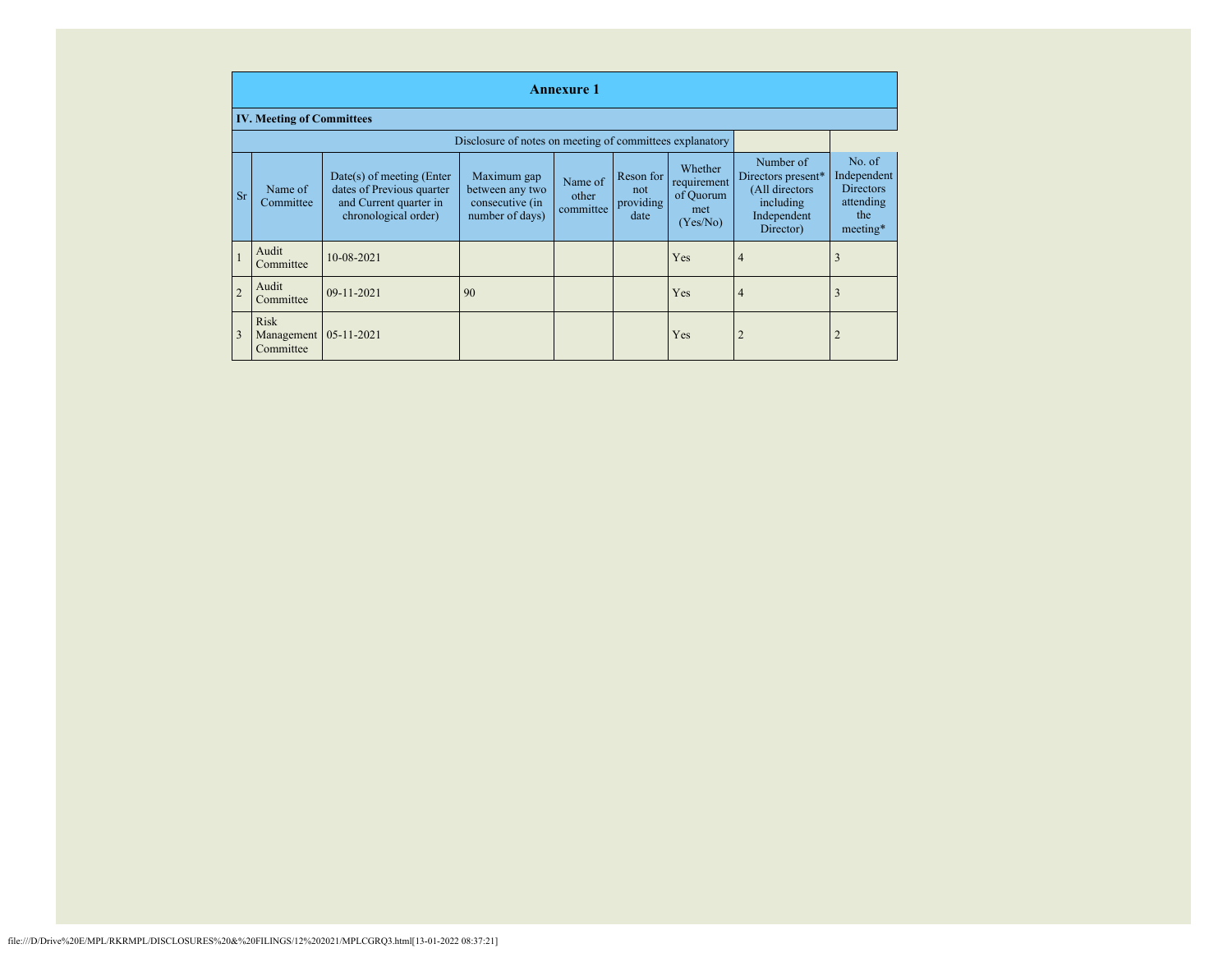| <b>Annexure 1</b>                                                                                                     |                                                        |                                  |                                                                    |  |  |  |  |  |  |
|-----------------------------------------------------------------------------------------------------------------------|--------------------------------------------------------|----------------------------------|--------------------------------------------------------------------|--|--|--|--|--|--|
|                                                                                                                       | <b>V. Related Party Transactions</b>                   |                                  |                                                                    |  |  |  |  |  |  |
| <b>Sr</b>                                                                                                             | Subject                                                | Compliance status<br>(Yes/No/NA) | If status is "No" details of non-<br>compliance may be given here. |  |  |  |  |  |  |
| Whether prior approval of audit committee obtained<br><b>Yes</b>                                                      |                                                        |                                  |                                                                    |  |  |  |  |  |  |
|                                                                                                                       | Whether shareholder approval obtained for material RPT | <b>Yes</b>                       |                                                                    |  |  |  |  |  |  |
| Whether details of RPT entered into pursuant to omnibus approval<br>3<br>Yes<br>have been reviewed by Audit Committee |                                                        |                                  |                                                                    |  |  |  |  |  |  |
| Disclosure of notes on related party transactions<br>Textual Information(1)                                           |                                                        |                                  |                                                                    |  |  |  |  |  |  |
| Disclosure of notes of material transaction with related party<br>Textual Information(2)                              |                                                        |                                  |                                                                    |  |  |  |  |  |  |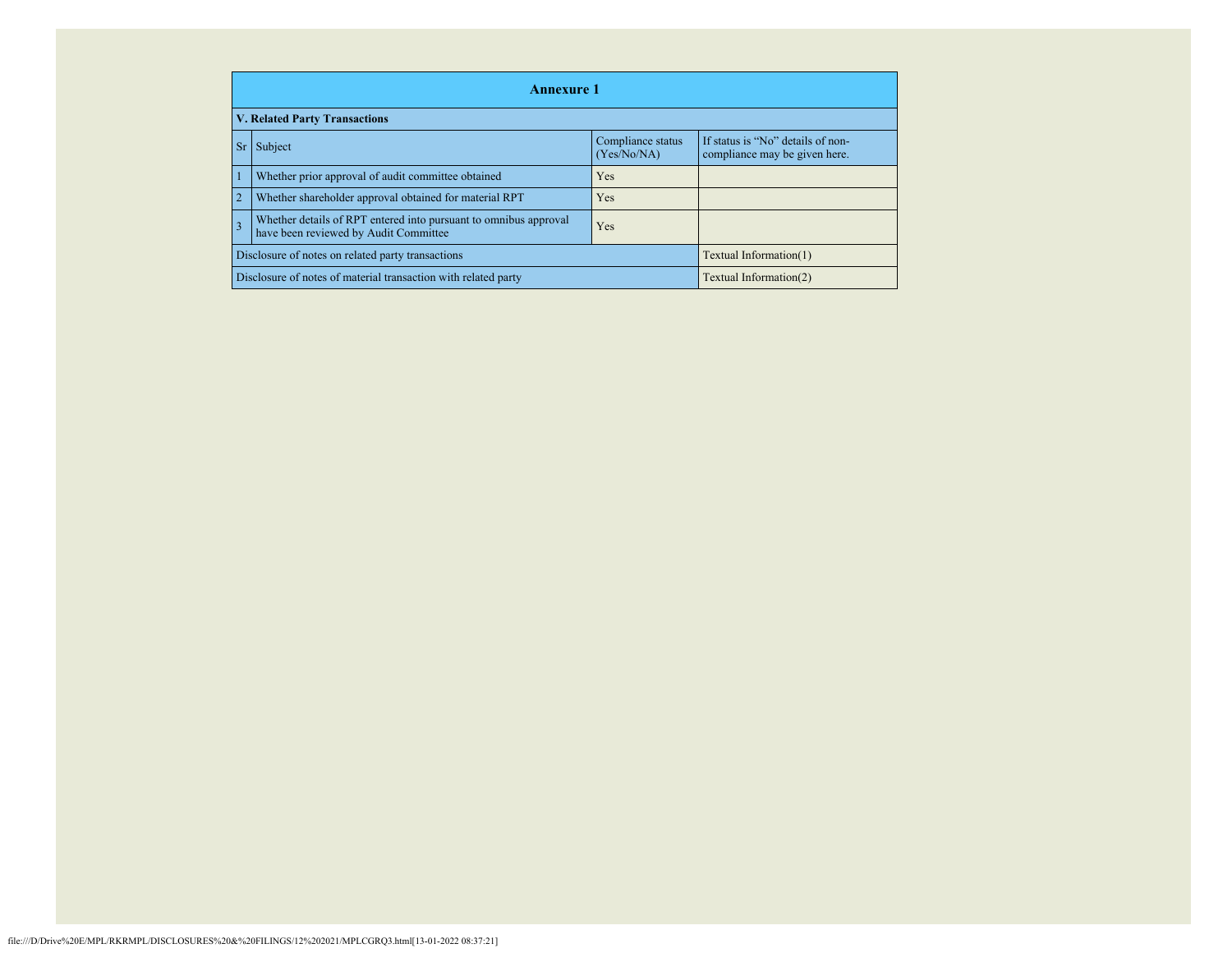| <b>Text Block</b>      |                                                                                                                                              |  |
|------------------------|----------------------------------------------------------------------------------------------------------------------------------------------|--|
| Textual Information(1) | Details of Related Party Tranasactions during the quarter ended 30-09-2021 noted by the Audit<br>Committee at the meeting held on 09-11-2021 |  |
| Textual Information(2) | Approval of Members for material related party transactions obtained at the AGM hled on 28-09-2021                                           |  |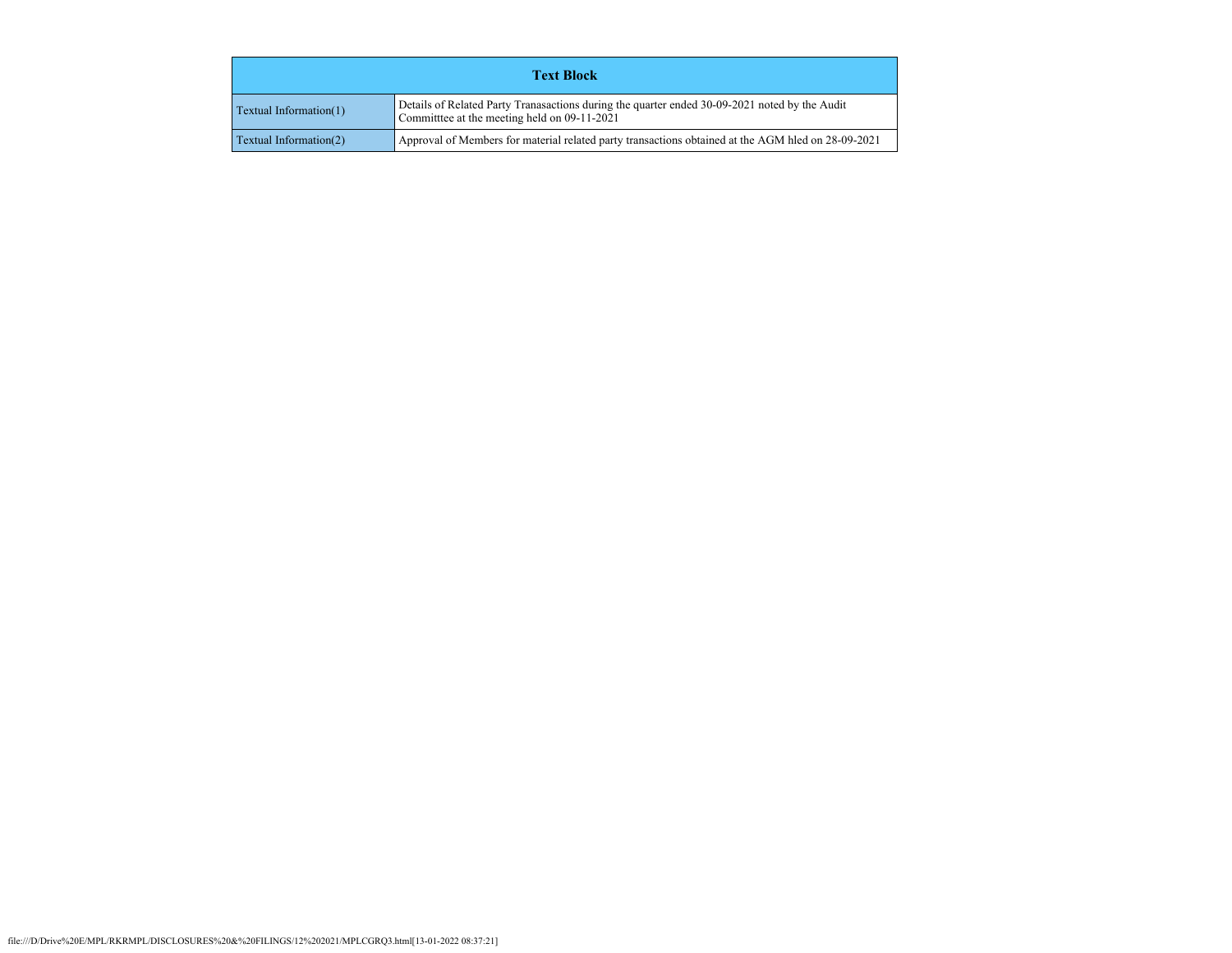| <b>Annexure</b> 1       |                                                                                                                                                                                                                 |                                  |  |  |
|-------------------------|-----------------------------------------------------------------------------------------------------------------------------------------------------------------------------------------------------------------|----------------------------------|--|--|
| <b>VI.</b> Affirmations |                                                                                                                                                                                                                 |                                  |  |  |
| <b>Sr</b>               | Subject                                                                                                                                                                                                         | Compliance<br>status<br>(Yes/No) |  |  |
|                         | The composition of Board of Directors is in terms of SEBI (Listing obligations and disclosure requirements)<br>Regulations, 2015                                                                                | Yes                              |  |  |
| $\overline{2}$          | The composition of the following committees is in terms of SEBI(Listing obligations and disclosure requirements)<br>Regulations, 2015 a. Audit Committee                                                        | Yes                              |  |  |
| $\overline{3}$          | The composition of the following committees is in terms of SEBI(Listing obligations and disclosure requirements)<br>Regulations, 2015. b. Nomination & remuneration committee                                   | Yes                              |  |  |
| $\overline{4}$          | The composition of the following committees is in terms of SEBI(Listing obligations and disclosure requirements)<br>Regulations, 2015. c. Stakeholders relationship committee                                   | Yes                              |  |  |
| $\overline{5}$          | The composition of the following committees is in terms of SEBI(Listing obligations and disclosure requirements)<br>Regulations, 2015. d. Risk management committee (applicable to the top 500 listed entities) | Yes                              |  |  |
| 6                       | The committee members have been made aware of their powers, role and responsibilities as specified in SEBI<br>(Listing obligations and disclosure requirements) Regulations, 2015.                              | Yes                              |  |  |
| $\overline{7}$          | The meetings of the board of directors and the above committees have been conducted in the manner as specified in<br>SEBI (Listing obligations and disclosure requirements) Regulations, 2015.                  | Yes                              |  |  |
| 8                       | This report and/or the report submitted in the previous quarter has been placed before Board of Directors.                                                                                                      | Yes                              |  |  |
| $\overline{9}$          | Any comments/observations/advice of Board of Directors may be mentioned here:                                                                                                                                   | Textual<br>Information $(1)$     |  |  |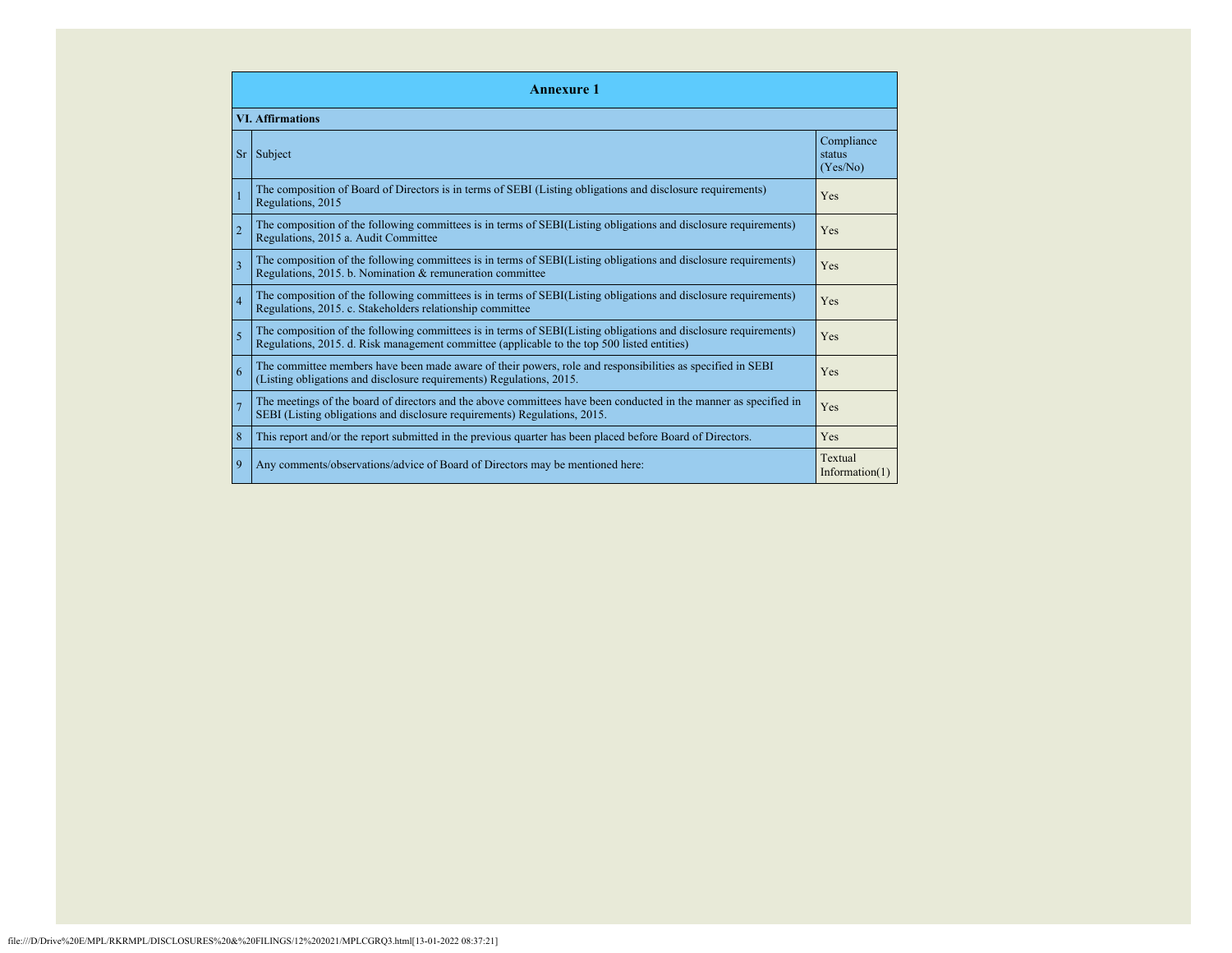|      | <b>Annexure 1</b> |                        |  |
|------|-------------------|------------------------|--|
| - Sr | Subject           | Compliance status      |  |
|      | Name of signatory | <b>R KOTHANDARAMAN</b> |  |
|      | Designation       | Company Secretary      |  |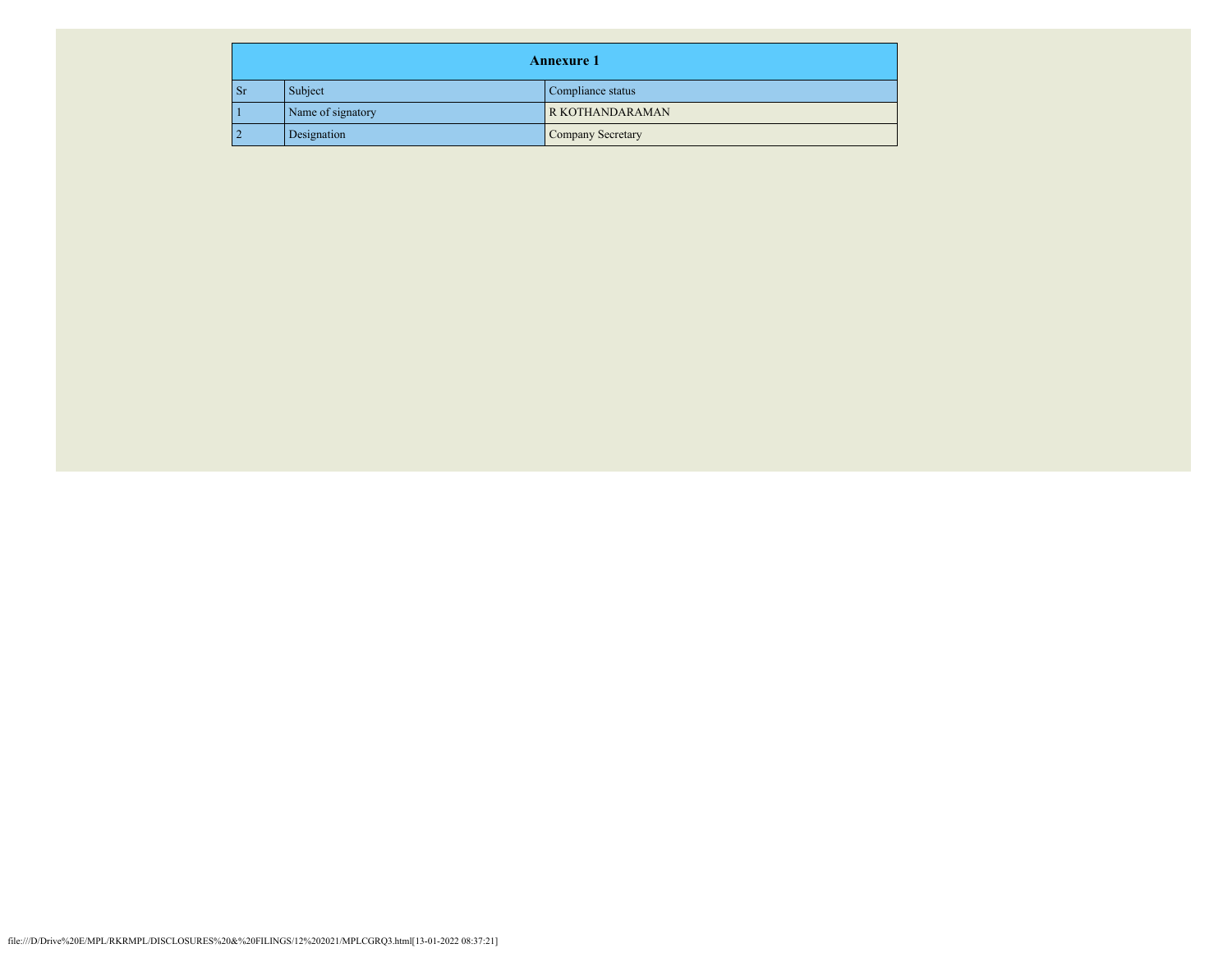| <b>Text Block</b>             |                                                                                                                                 |  |
|-------------------------------|---------------------------------------------------------------------------------------------------------------------------------|--|
| <b>Textual Information(1)</b> | CGR for the q/e 30-09-2021 placed at the Board Meeting held on 09-11-2021. This report will be placed<br>at the ensuing meeting |  |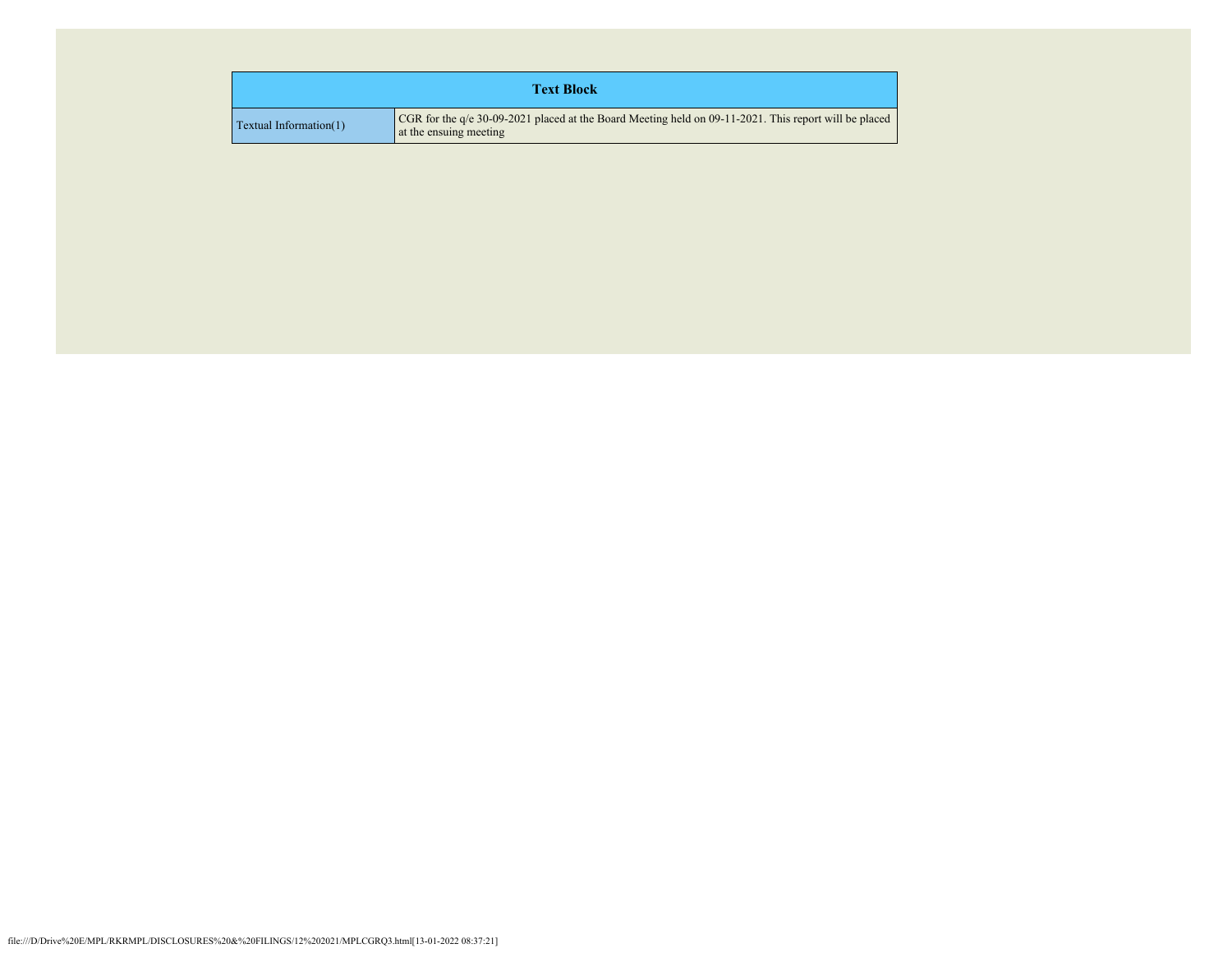| <b>Signatory Details</b> |                   |  |
|--------------------------|-------------------|--|
| Name of signatory        | R KOTHANDARAMAN   |  |
| Designation of person    | Company Secretary |  |
| Place                    | <b>CHENNAI</b>    |  |
| Date                     | 13-01-2022        |  |